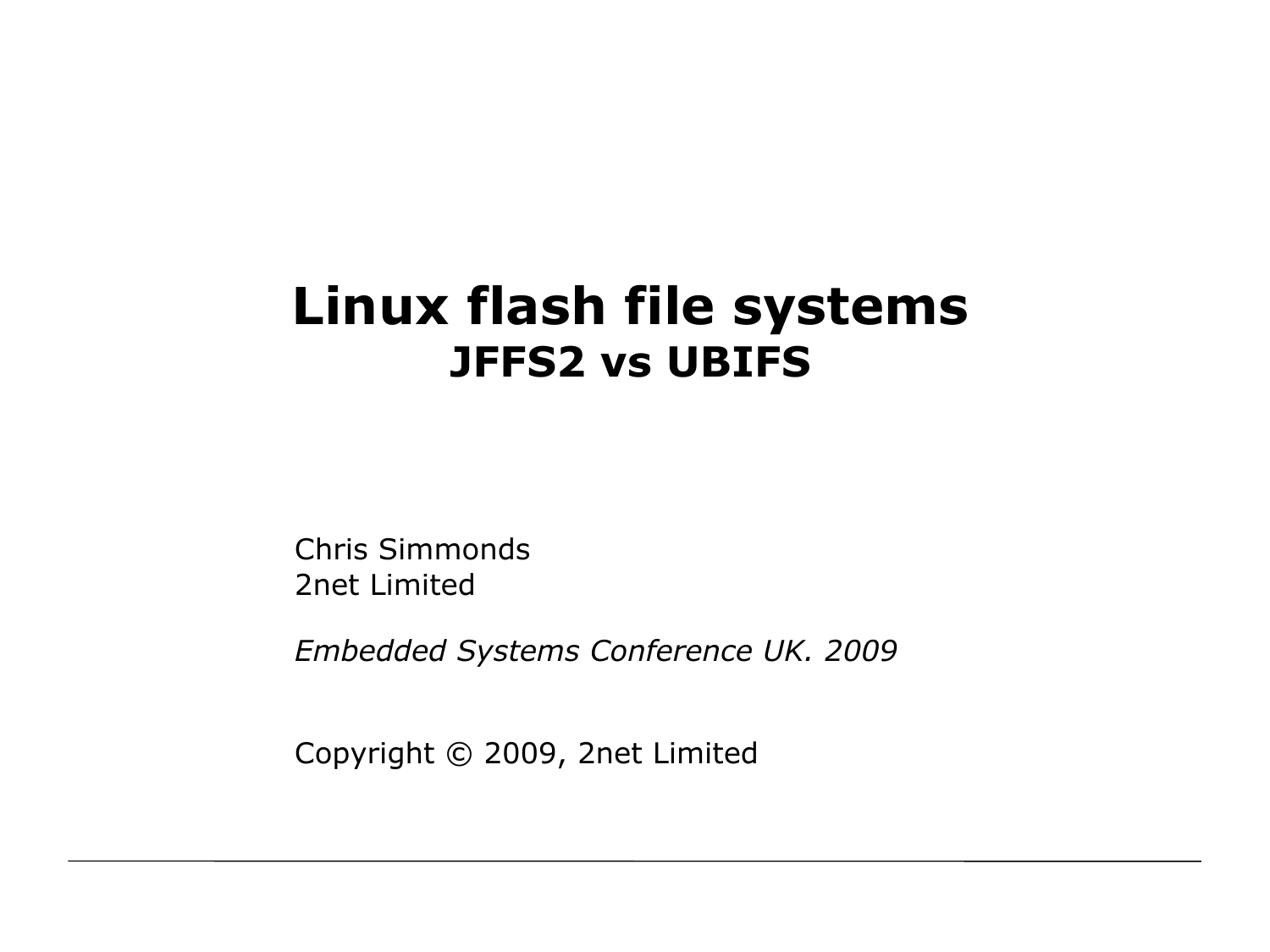#### Overview

- Many embedded systems use raw flash chips
- JFFS2 has been the main choice for almost 10 years
- As flash sizes increase the scalability problems of JFFS2 become more obvious
- UBIFS is being talked about as the next flash file system
	- How does it compare?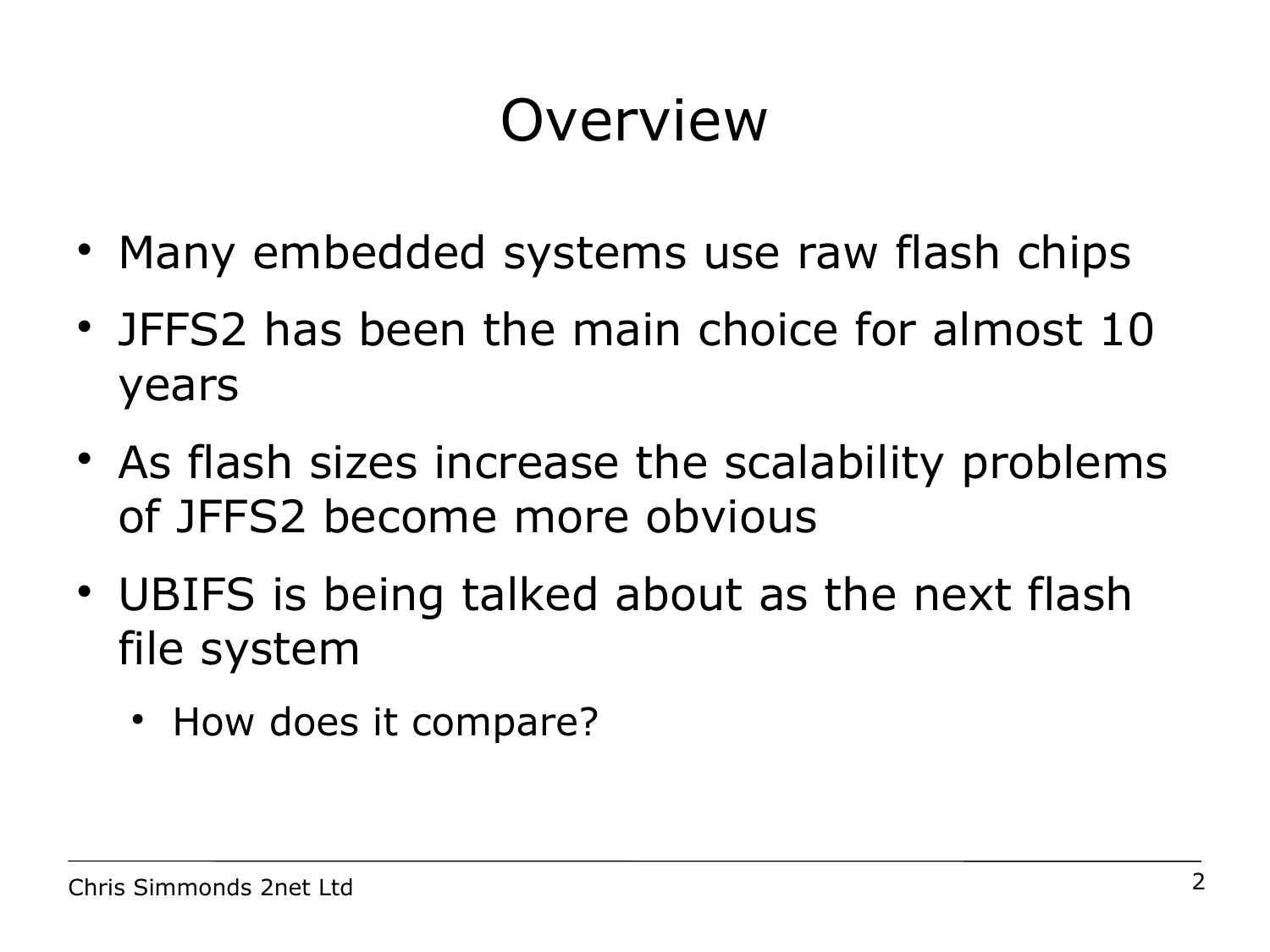# Types of flash memory

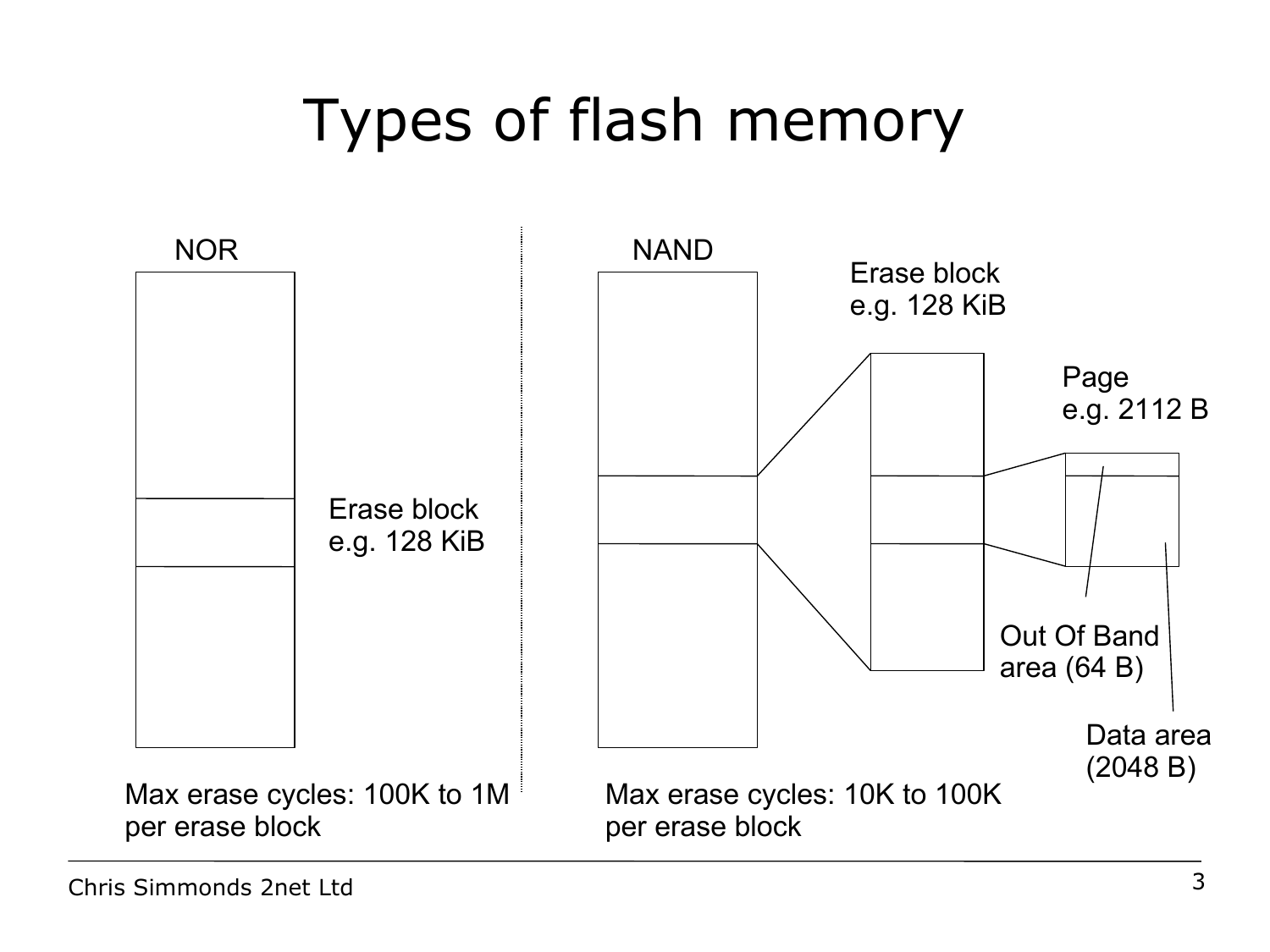# NAND flash

- Bit errors
	- Need ECC stored in OOB area to detect & correct
	- ECC may be handled in hardware or software
- Bad blocks
	- Up to 2% erase blocks bad in new chips
	- Blocks may go bad during normal operation
	- Bad block marked with a flag on OOB
- Multi-Level Cell (MLC) NAND
	- High storage density; high bit error rate; few erase cycles (10 K)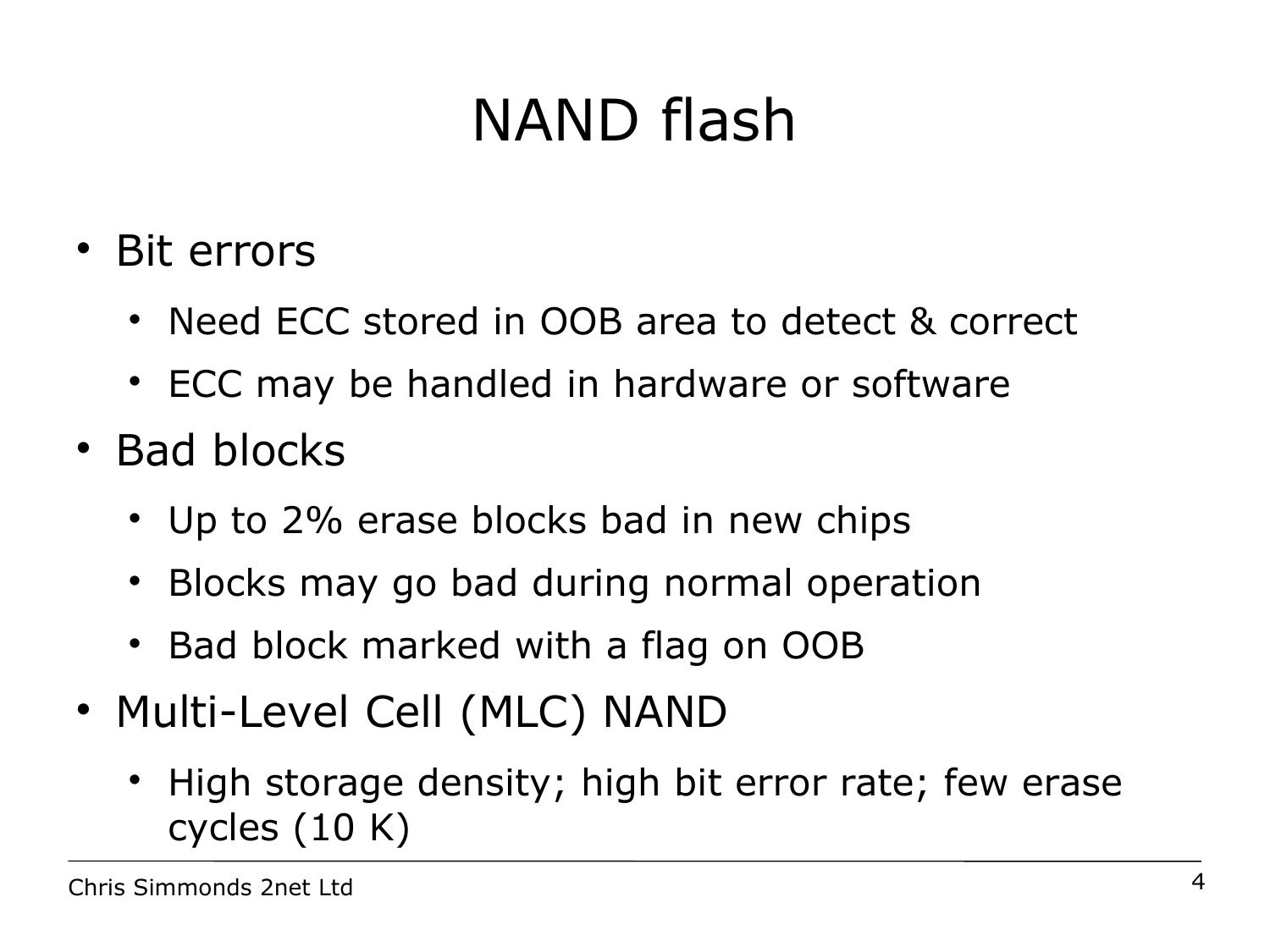# Flash translation layers

- Sub allocation within erase block
- Garbage collection to coalesce & free obsolete data
- Wear leveling
- Bad block handling (NAND)
	- Includes ECC generation & checking
- Avoid data corruption when powered down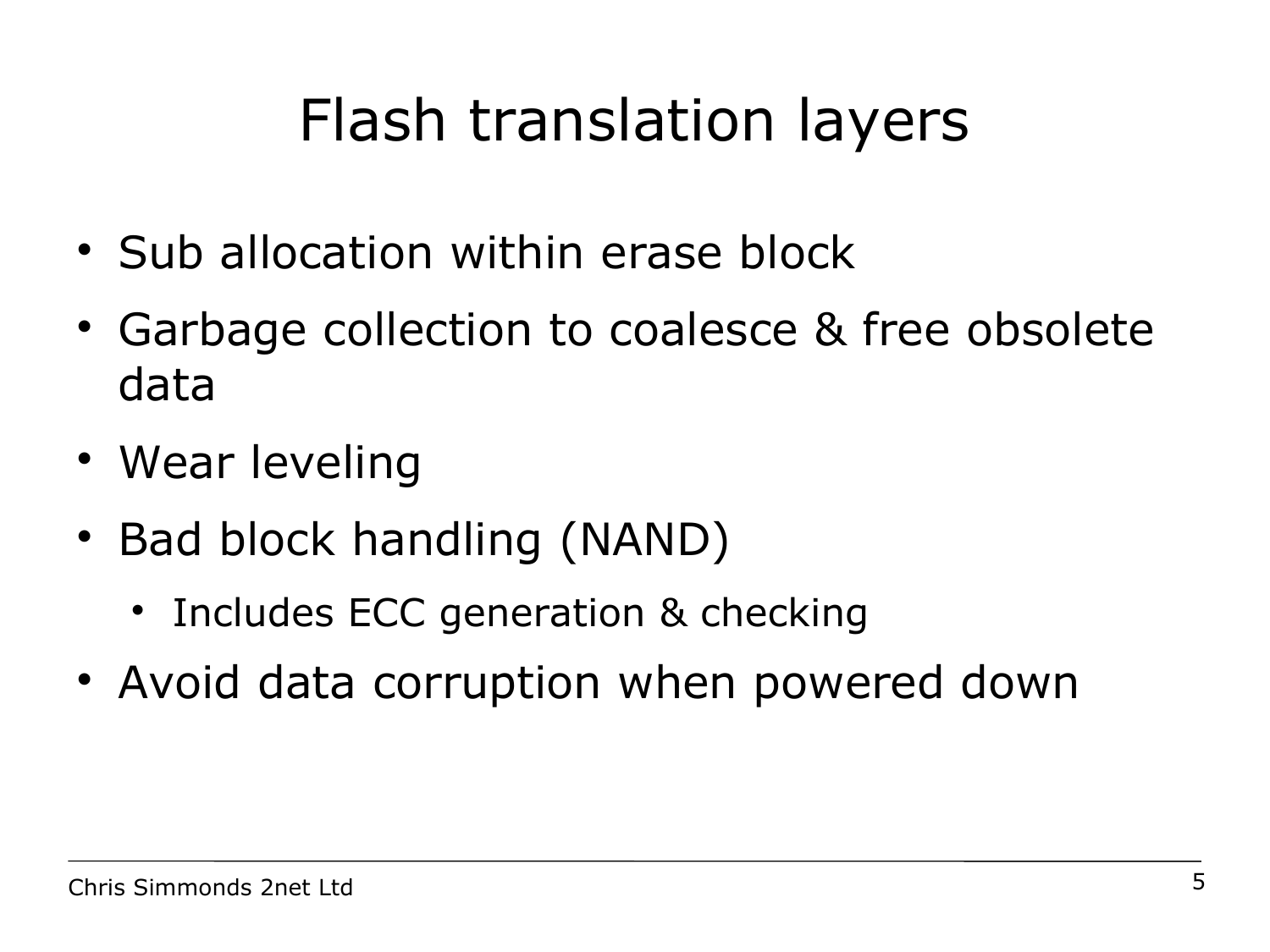# Commodity flash devices

- For example SD, Compact Flash, USB storage
- Flash translation layer implemented in firmware on the device
	- Appears to operating system like a hard drive
- Very limited reliability data from manufacturers
	- Some have known problems with wear leveling and corruption at power off
- Alternative: use raw flash with translation in the file system
	- That is what JFFS2 and UBIFS do!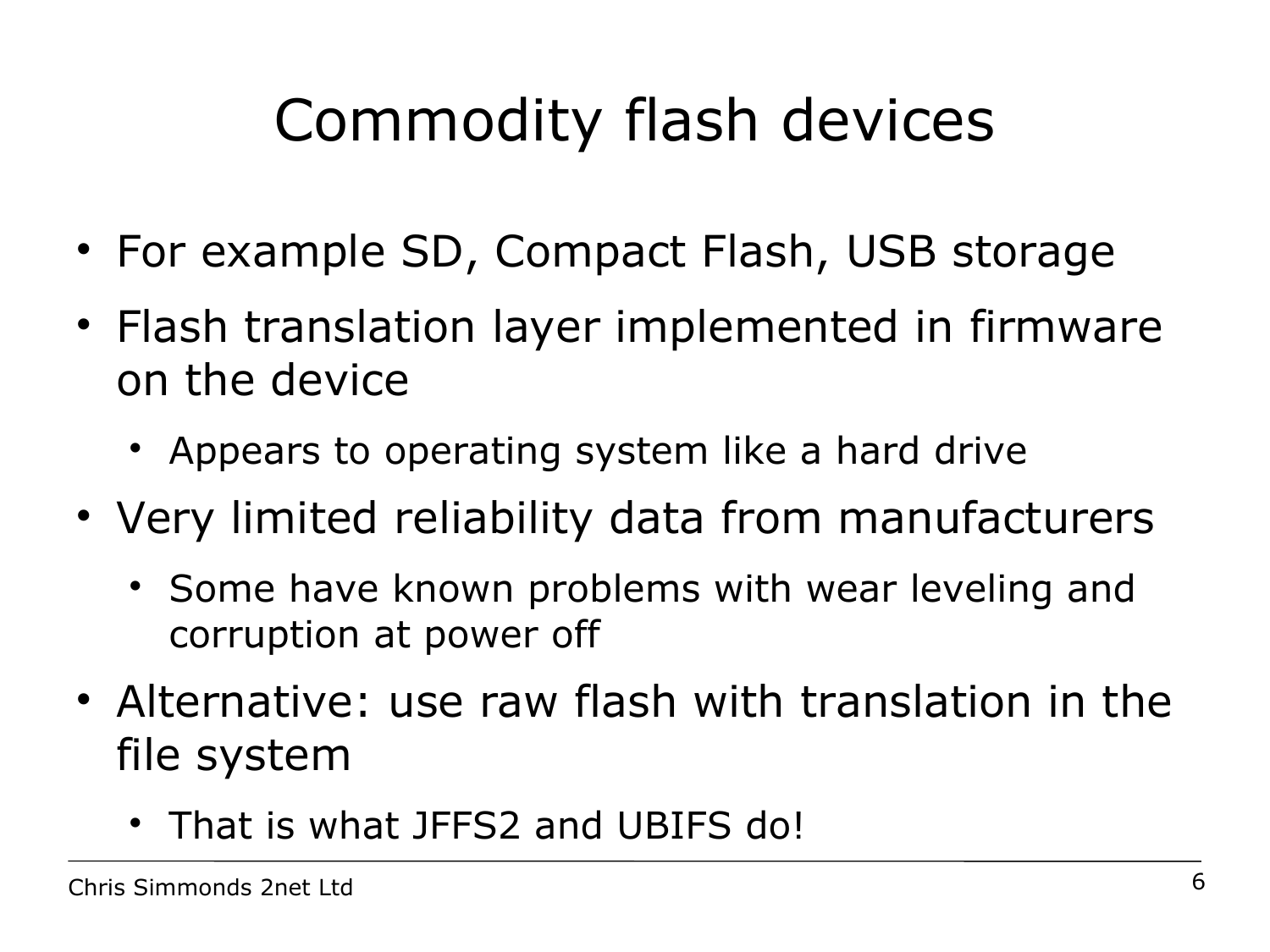#### Flash file systems

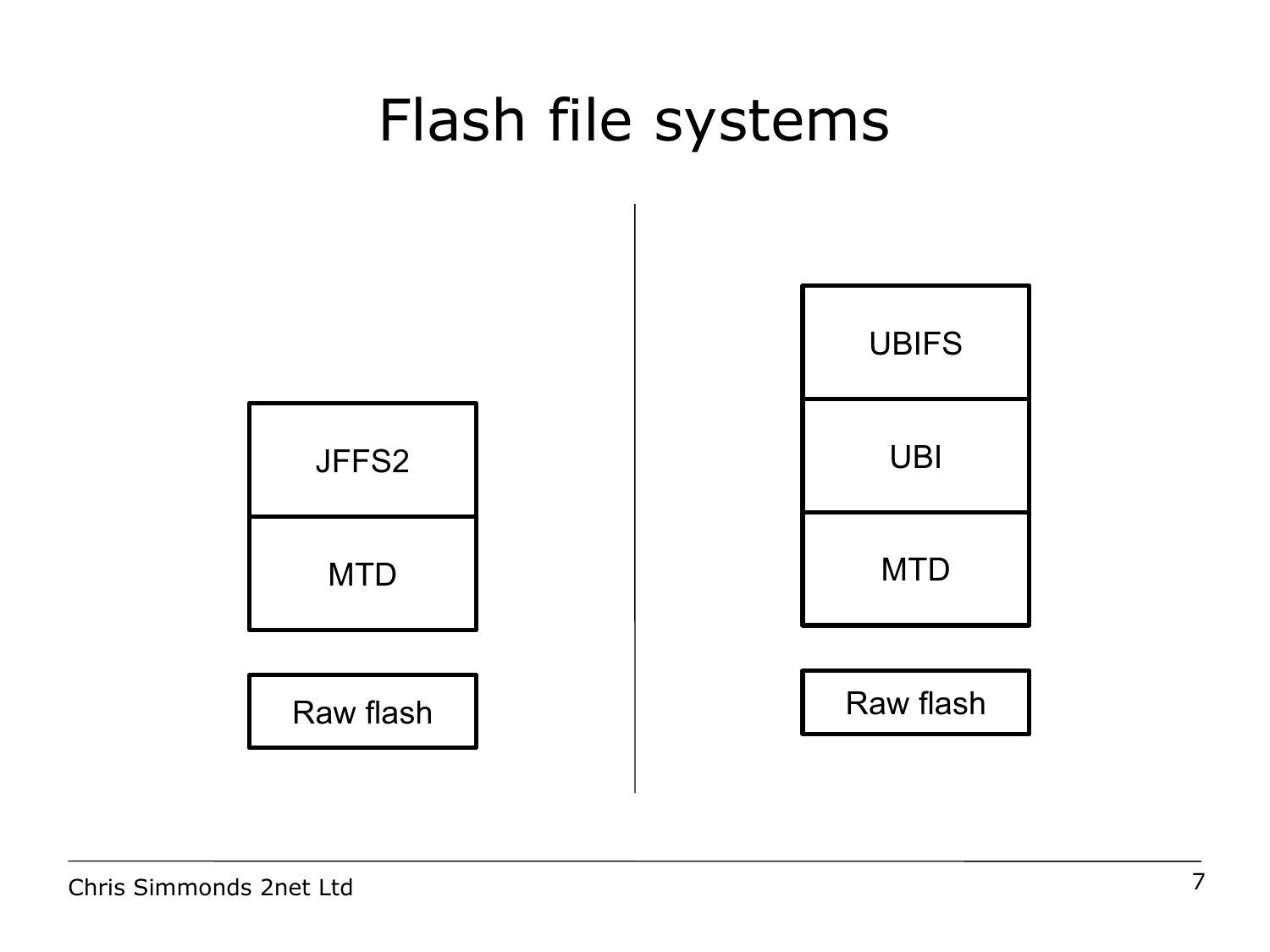# Memory Technology Device layer

- MTD is the lowest level for accessing flash chips
- Presents flash as one or more partitions of erase blocks

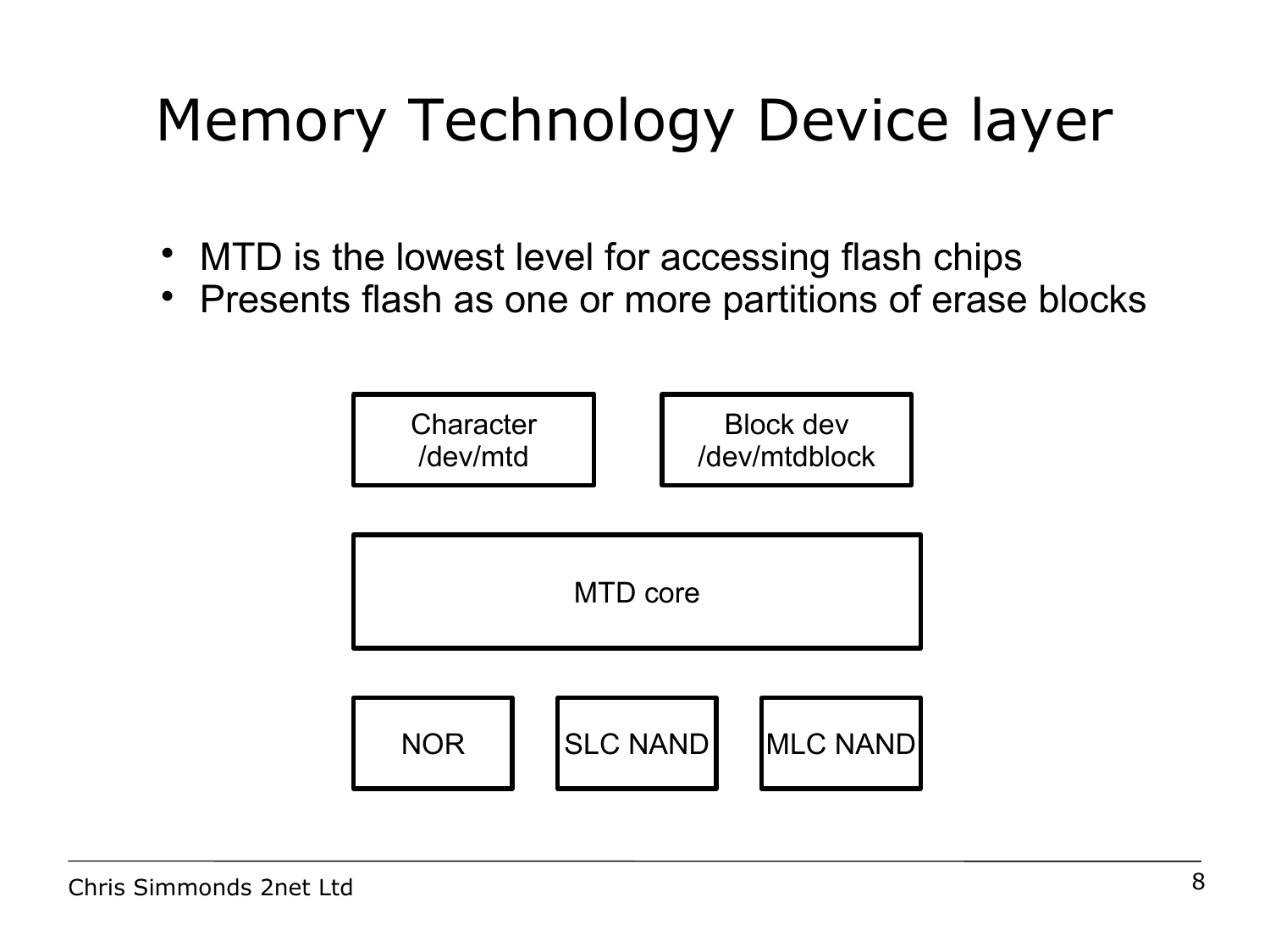#### JFFS2

- File data and meta data stored as nodes
- No index stored on-chip: have to re-create from summary nodes at mount: mount is slow
- Bad block handling (NAND)
- Optional data compression zlib default

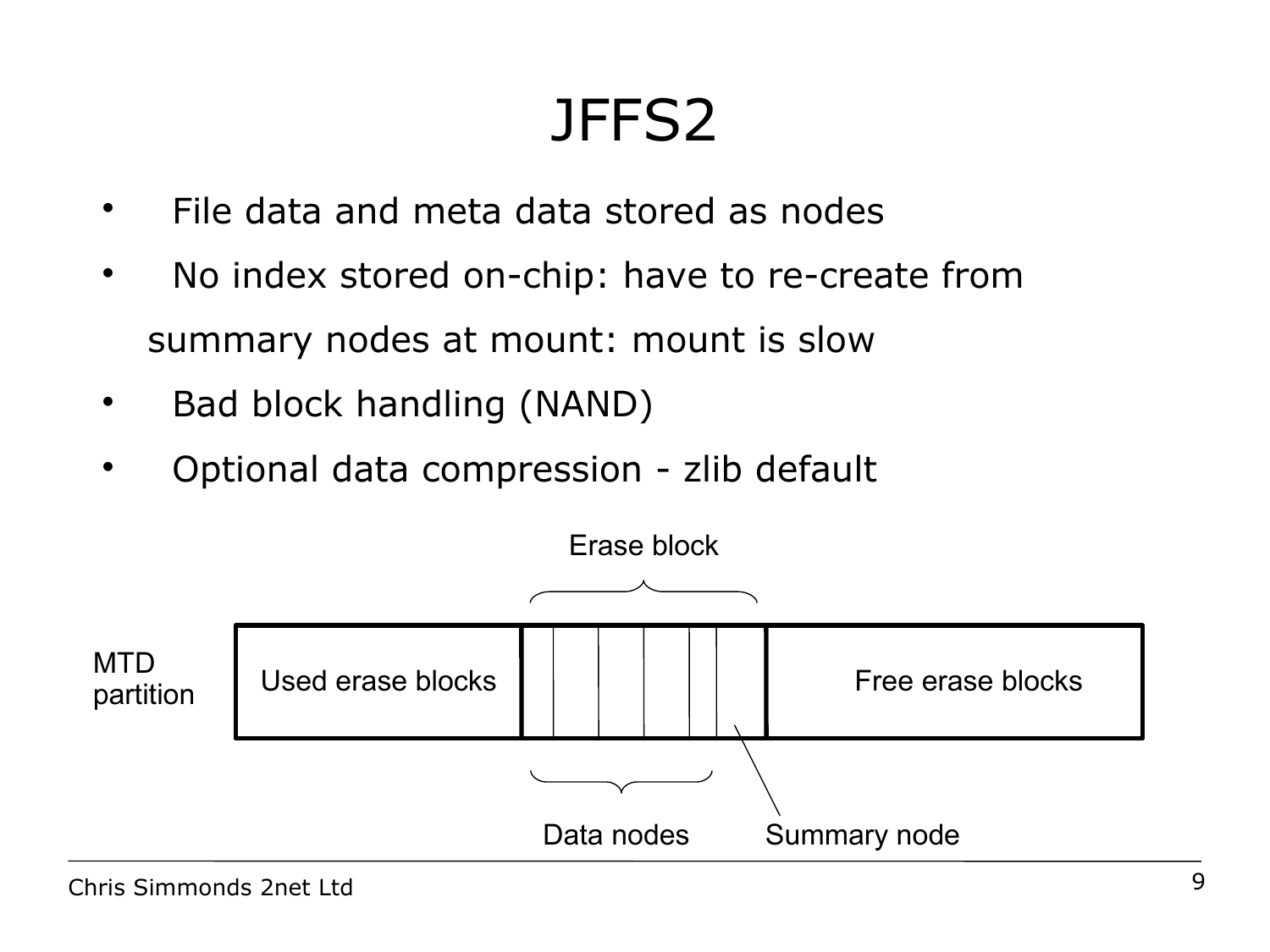# UBI

- UBI = Unsorted Block Image
- Maps *Physical Erase Blocks* in an MTD partition to *Logical Erase Blocks*
- Adds
	- Bad block handling
	- Volumes
	- Wear leveling within a volume
- Introduced in Linux 2.6.22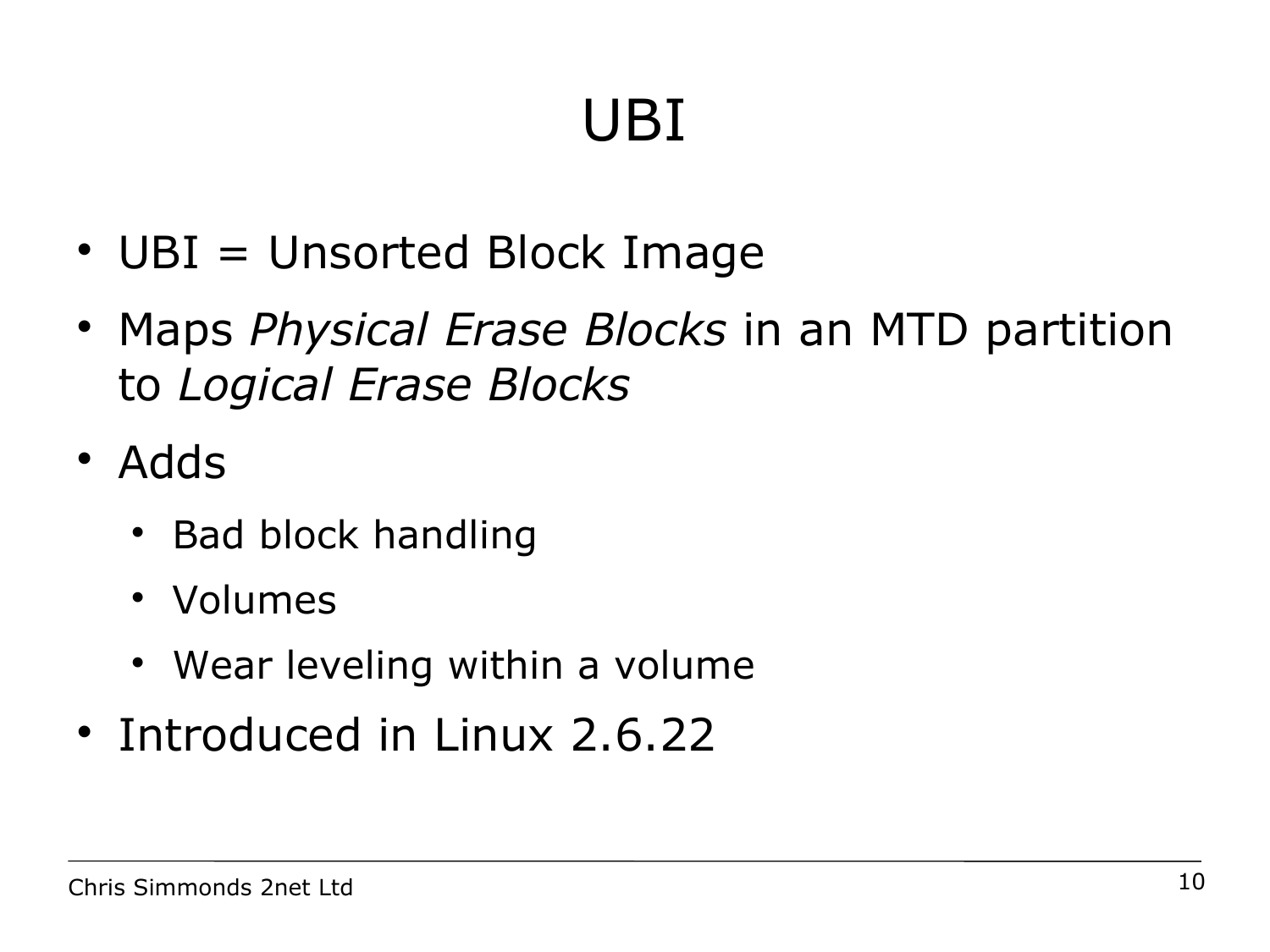#### UBI - erase block mapping

PEB = Physical Erase Block LEB = Logical Erase Block

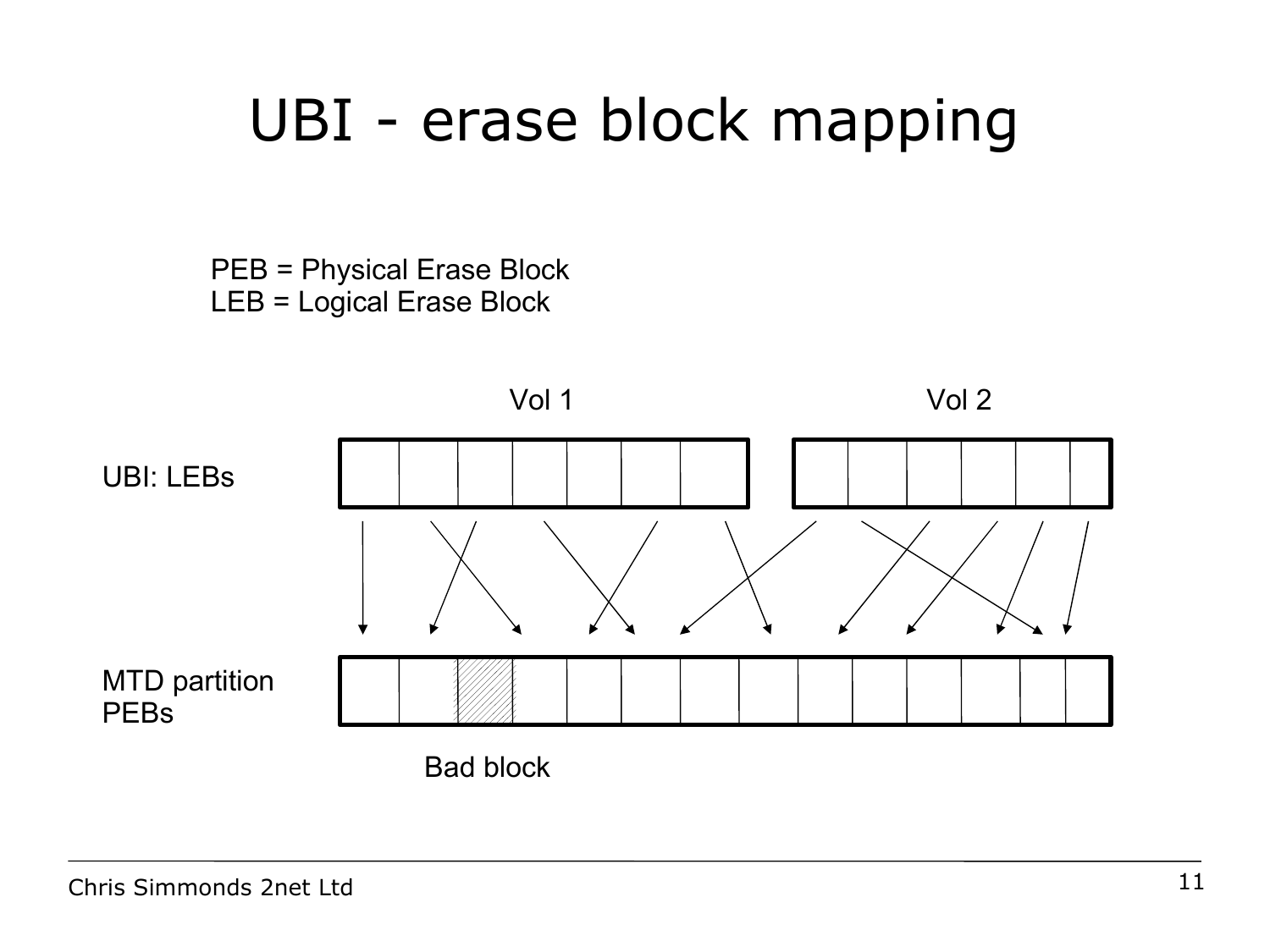# UBIFS

- Journal
	- Robust on power fail
- Write-back cache
	- Faster writes (see next slide)
- On-chip index
	- Fast mount
- Compression: lzo or zlib
	- More data on your chip!
- Introduced in Linux 2.6.27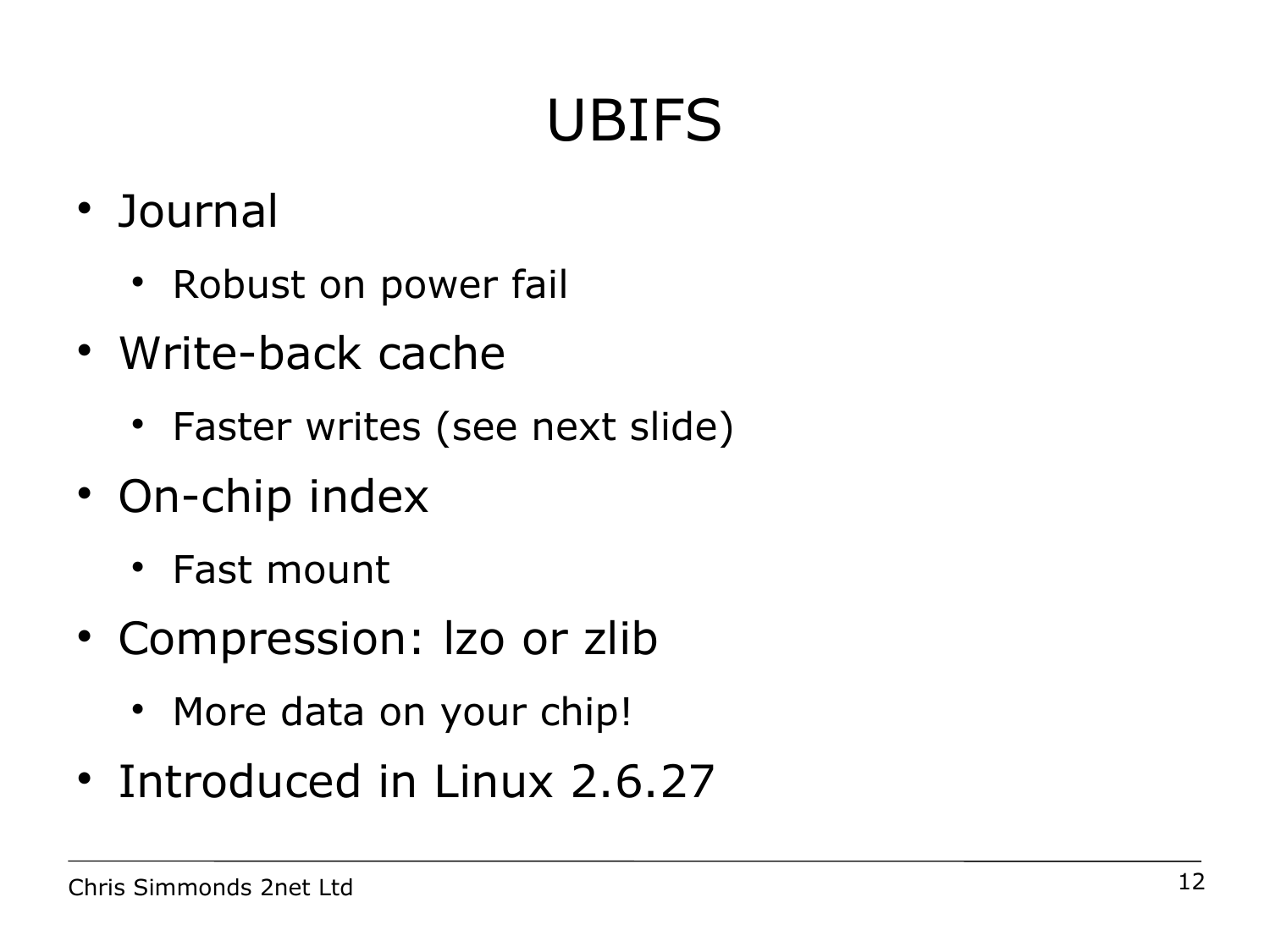# Consequences of write-back cache

- Write-through cache (e.g. JFFS2)
	- All writes are synchronous
- Write-back cache
	- Writes are completed later by pdflush daemon
- To avoid loss of data need to do one of
	- Call fsync() after critical writes
	- Open files with 0 SYNC flag
	- Mount ubifs with -0 sync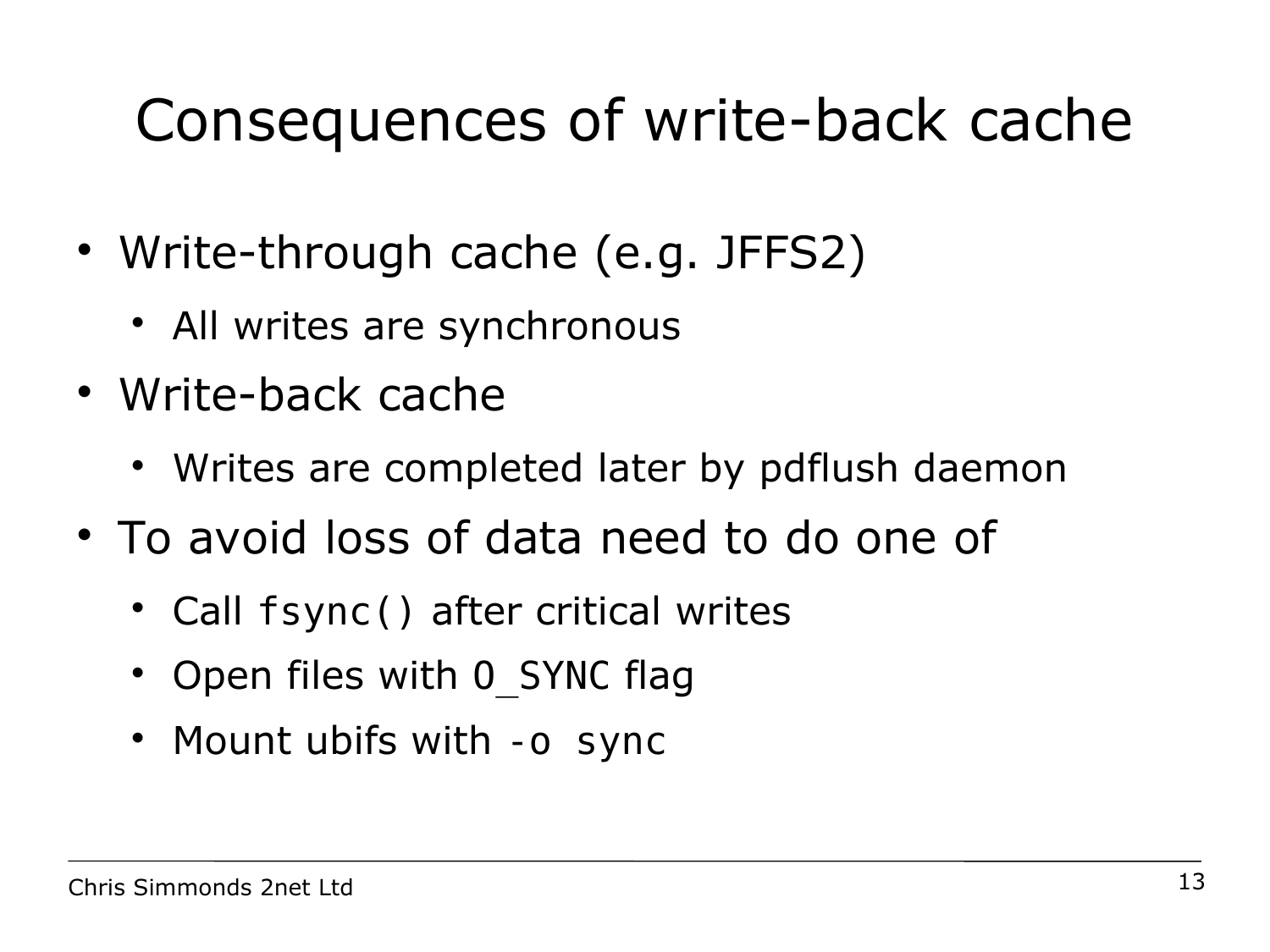### Device used for testing

- ARM 926 SoC @ 155 Mhz
- 64 MiB RAM
- 1 x 1Gib (128 MiB) ST/Numonyx NAND flash
	- 128 KiB erase block
	- 2 KiB page
	- Software ECC
	- Programmed i/o
- 2.6.27 kernel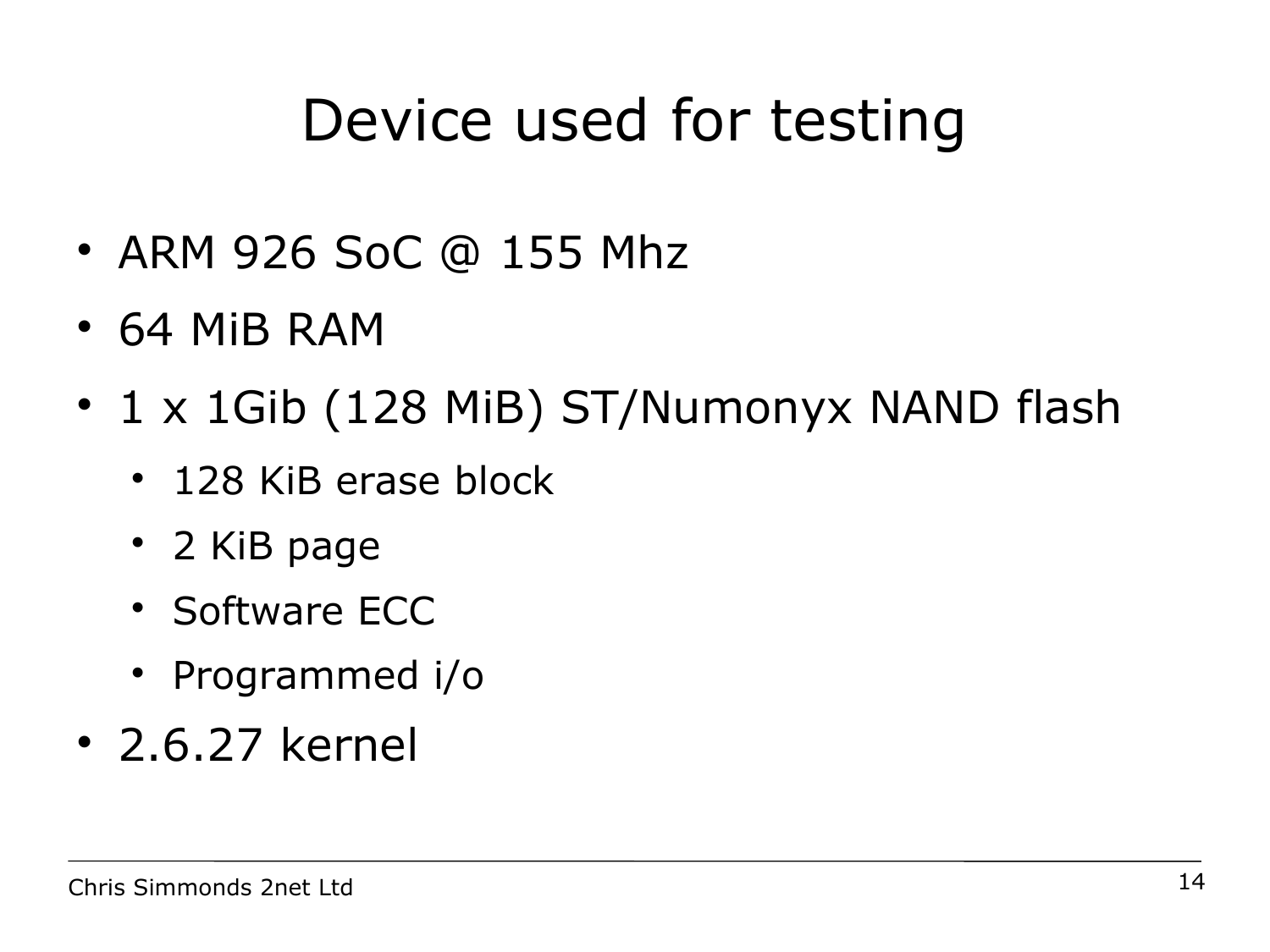### Write test

- Write 10 MiB random data in block sizes 4KiB, 64KiB and 1MiB to
	- Raw device: /dev/mtdblock5
	- JFFS2 file
	- UBIFS file
- Write 10 MiB zeros to
	- JFFS2 file
	- UBIFS file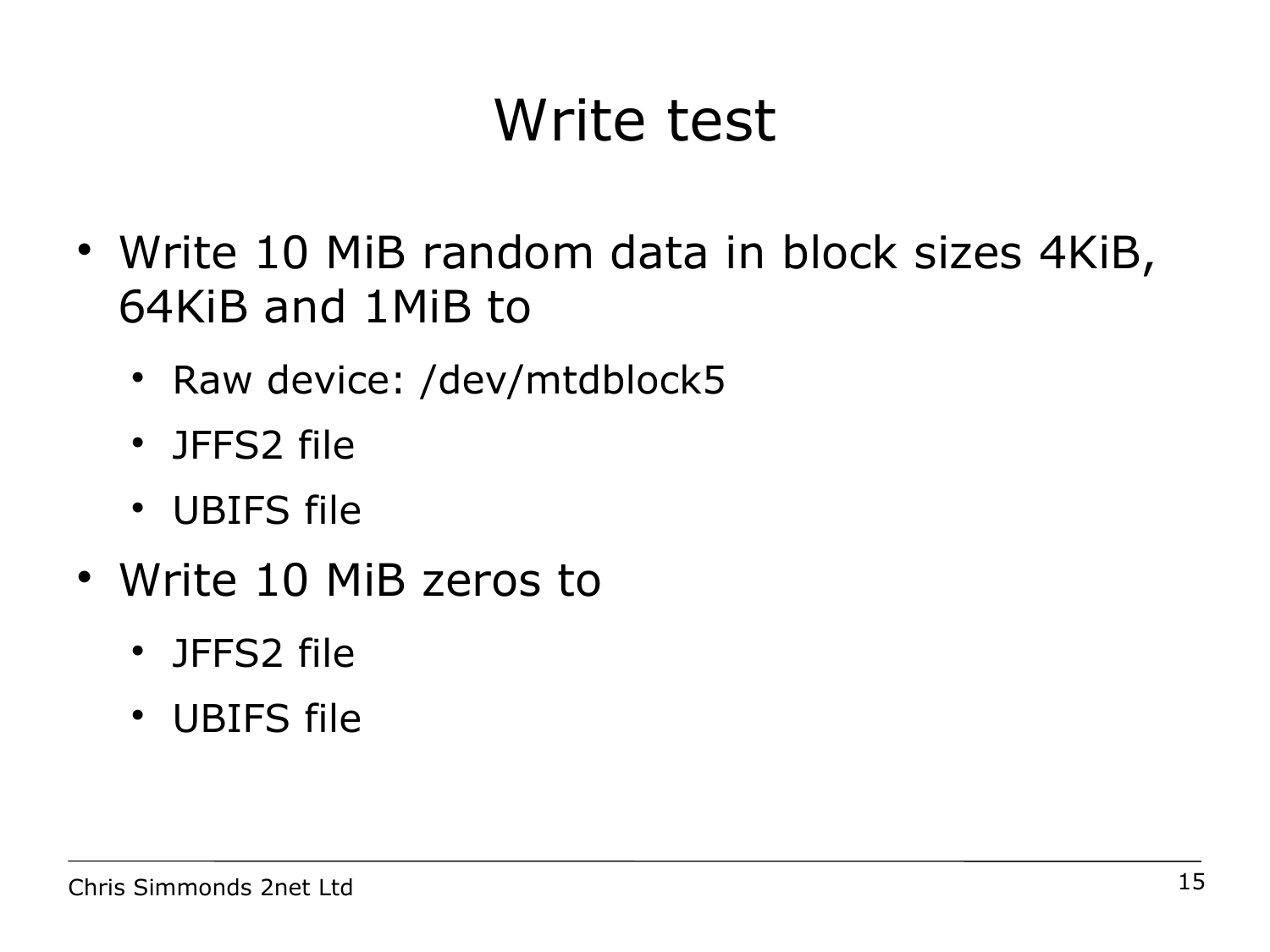#### Write speed

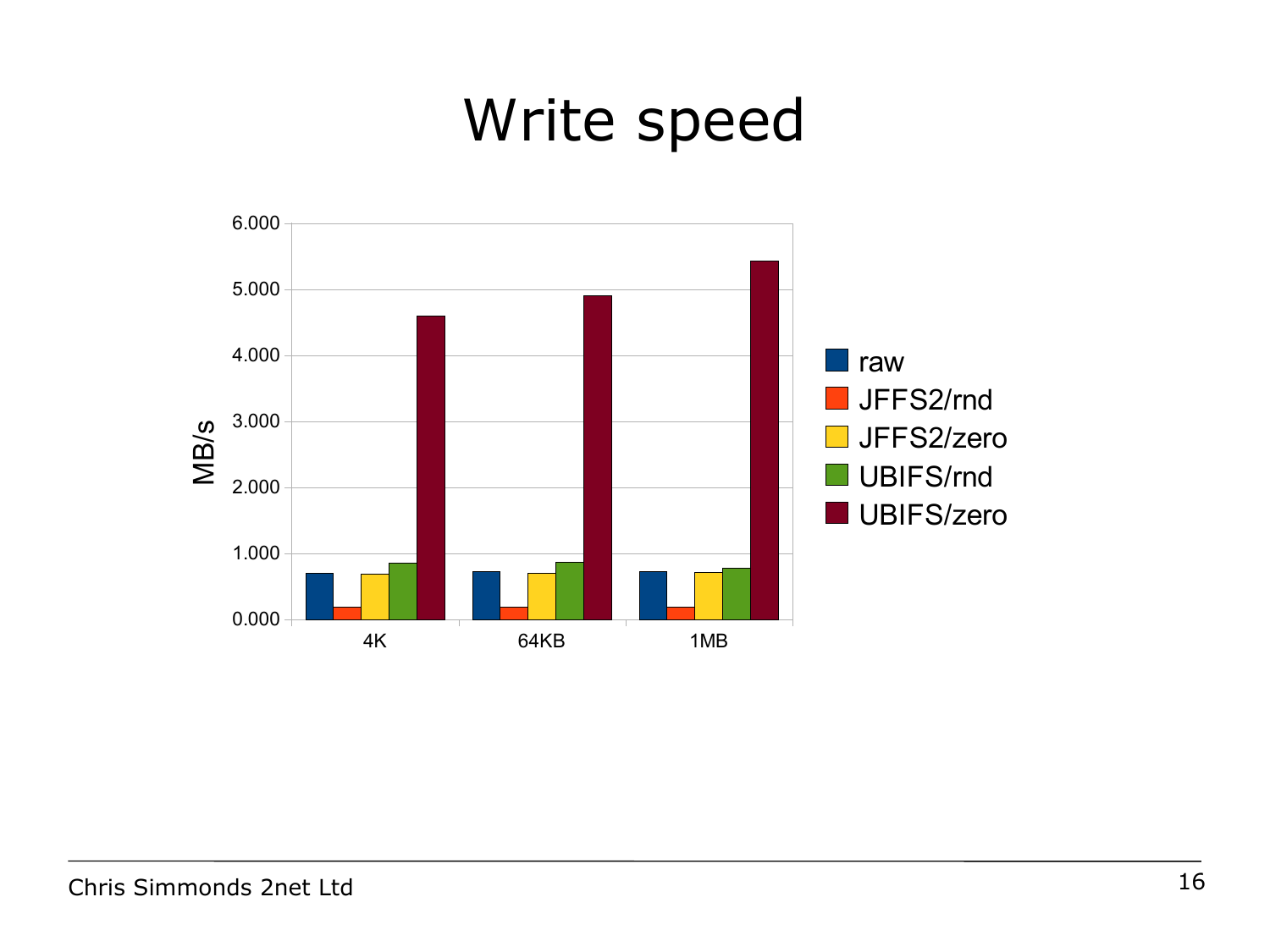## Write speed conclusions

- Raw speed is 0.7 MiB/s
- JFFS2
	- Random data: 0.2 MiB/s
		- − Compression slows it down
	- Zeros: 0.7 MiB/s
		- − Compression fast, approaches raw speed
- UBIFS
	- Random data: 0.8 MiB/s
	- Zeros: 5 MiB/s
		- − Write-back cache speeds up in both cases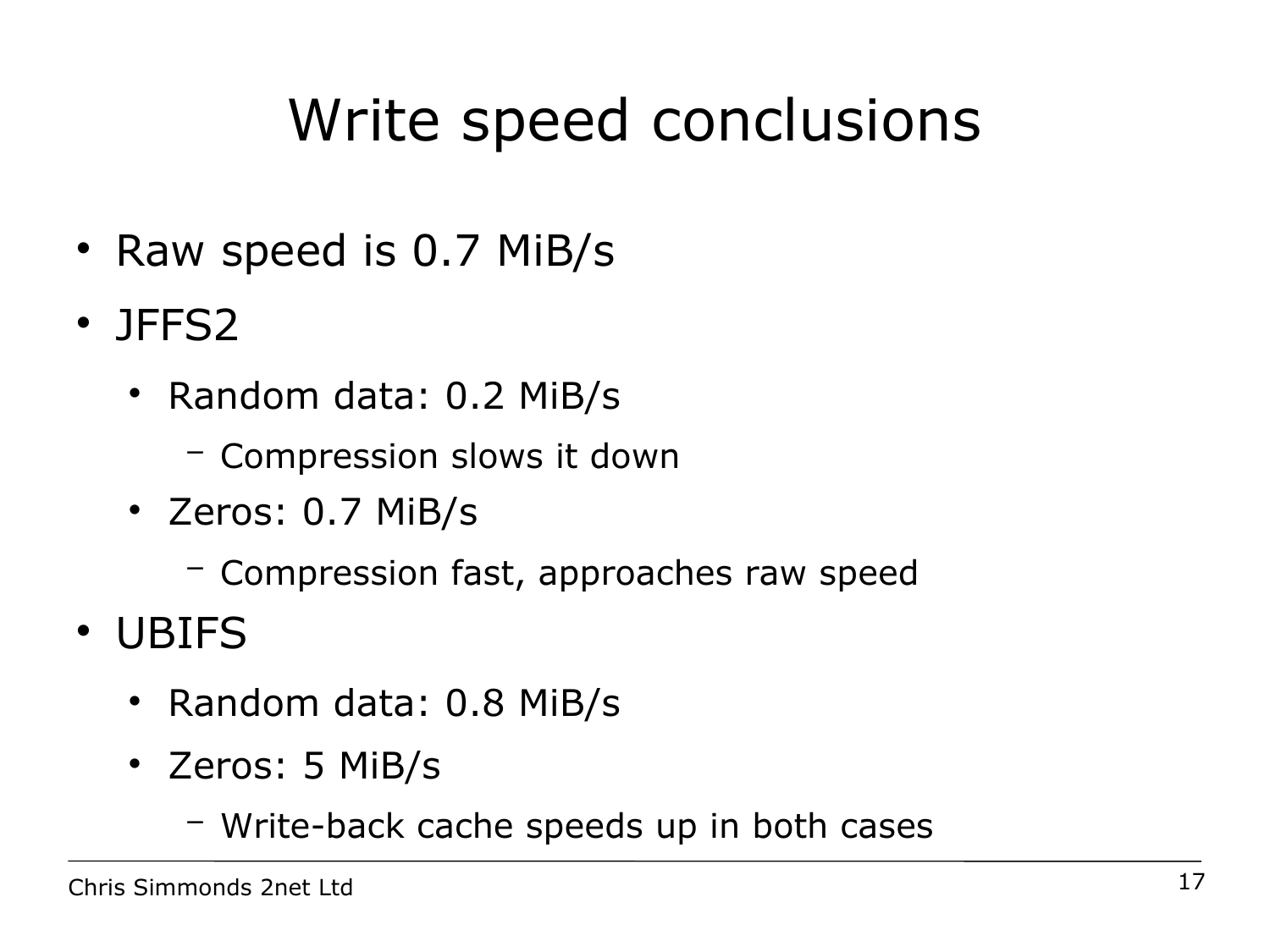### Read speed test

- Read 10 MiB random data in block sizes 4KiB, 64KiB and 1MiB from
	- Raw device: /dev/mtdblock5
	- JFFS2 file
	- UBIFS file
- Measure JFFS2 and UBIFS times
	- Immediately after mount (no data cached)
	- Again, with cache fully primed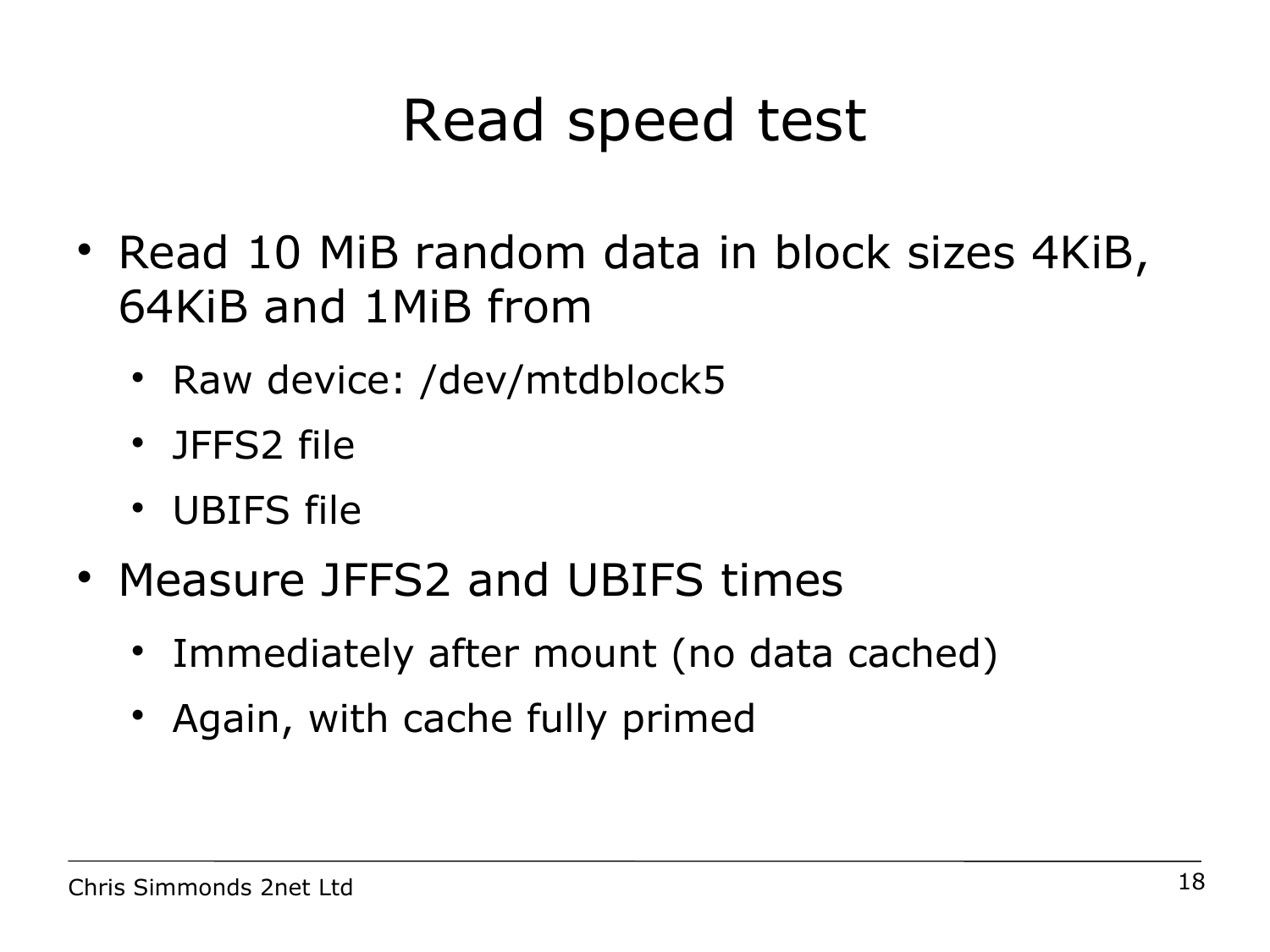#### Read speed results

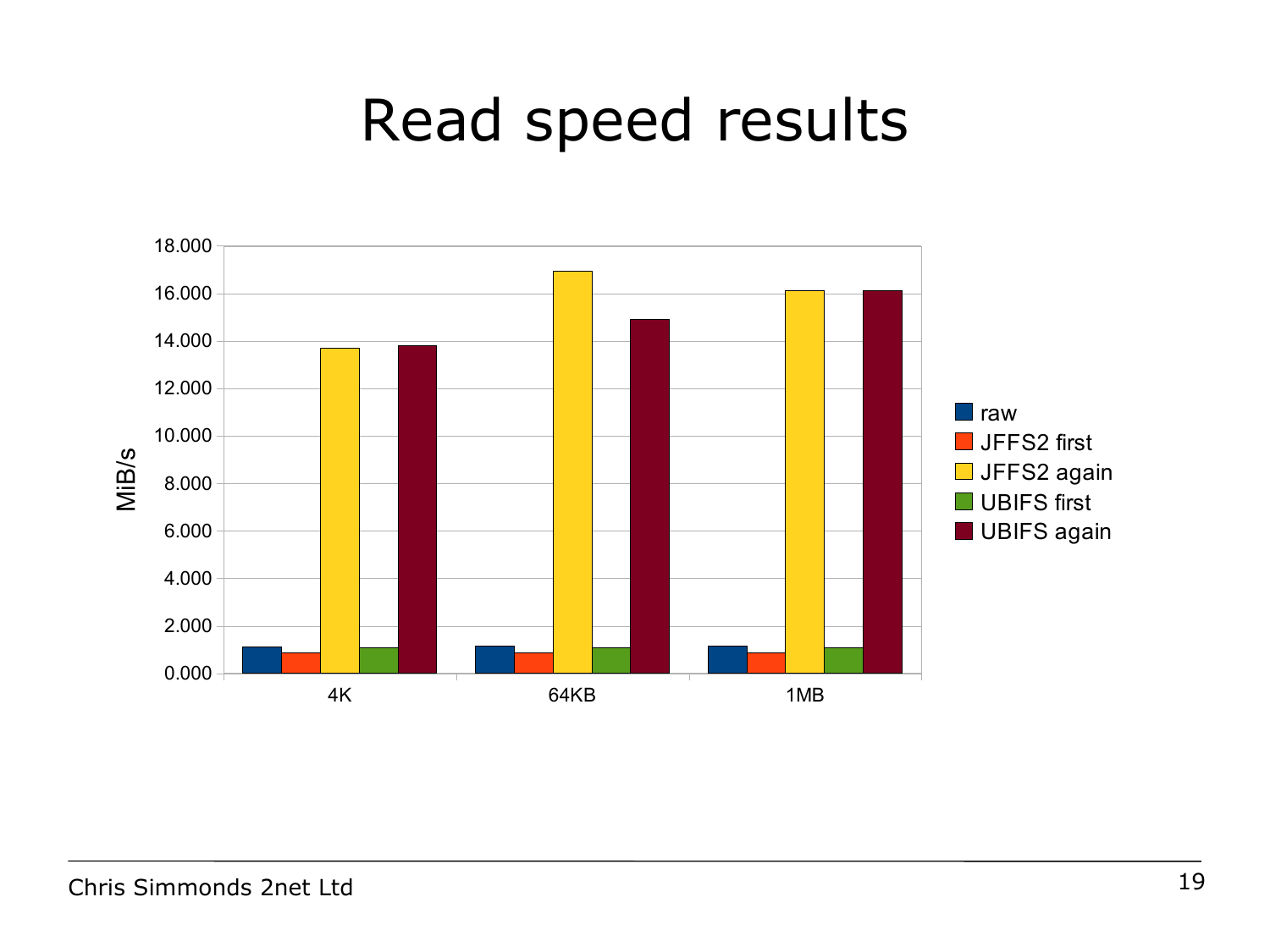#### Read speed conclusions

- Raw speed: 1.1 MiB/s
- Immediately after mount
	- JFFS2: 0.87 MiB/s
	- UBIFS: 1.0 MiB/s
- Subsequently
	- Both  $\sim$  15 MiB/s
- Not much difference between JFFS2 and UBIFS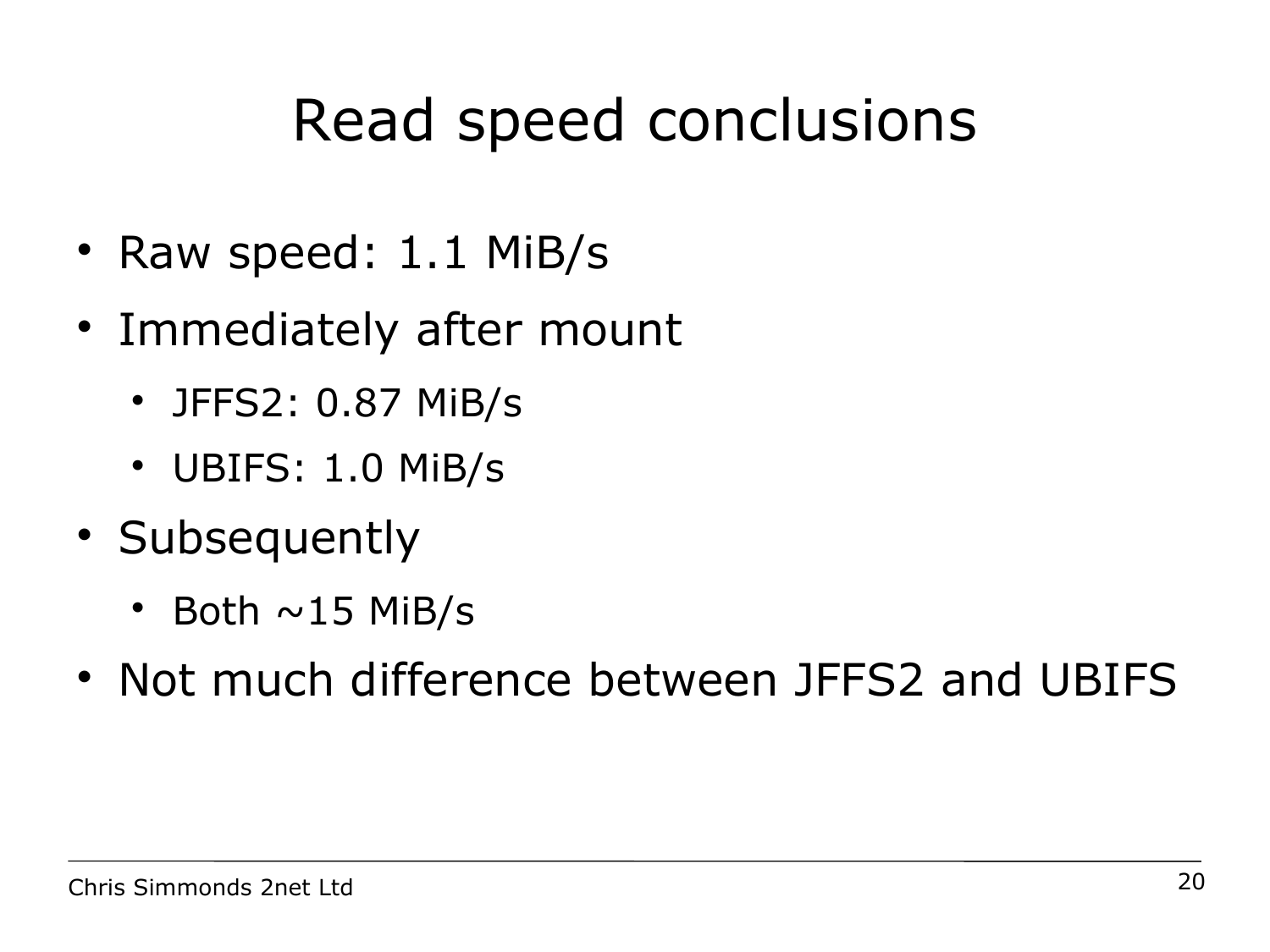# Mount time

- Mount a file system containing
	- No files
	- 10 files of 8MiB (partition 80% full)
	- 10,000 files of 8KiB (partition 80% full)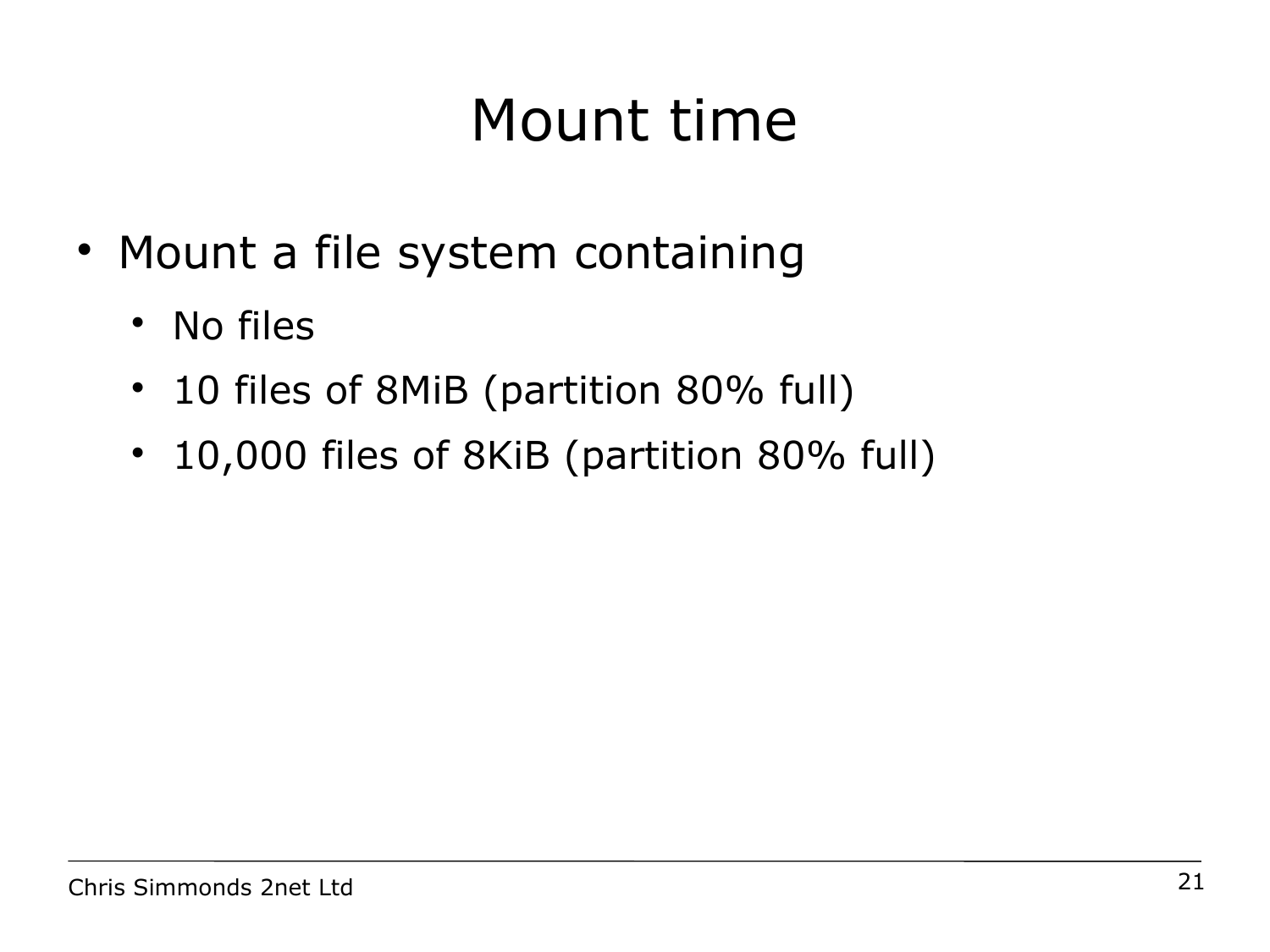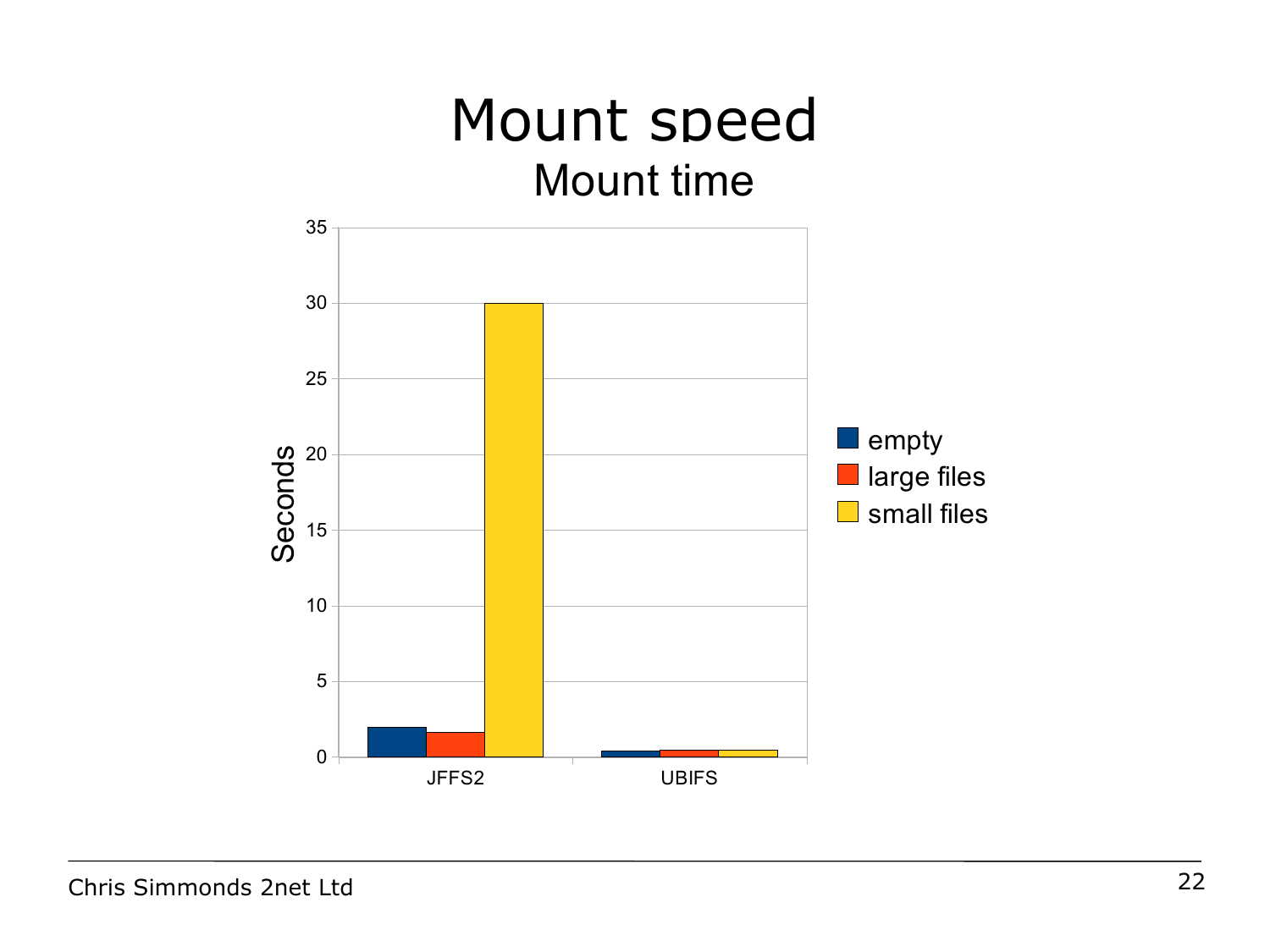#### Mount time conclusions

- UBIFS mount time is constant at 0.5s
- JFFS2 mount time increases dramatically
	- Empty: 1.98s
	- 10K small files: 30s
- The JFFS2 garbage collector thread runs for up to 90s after mount
	- Some file operations (e.g. Is  $*$ ) will be blocked until it completes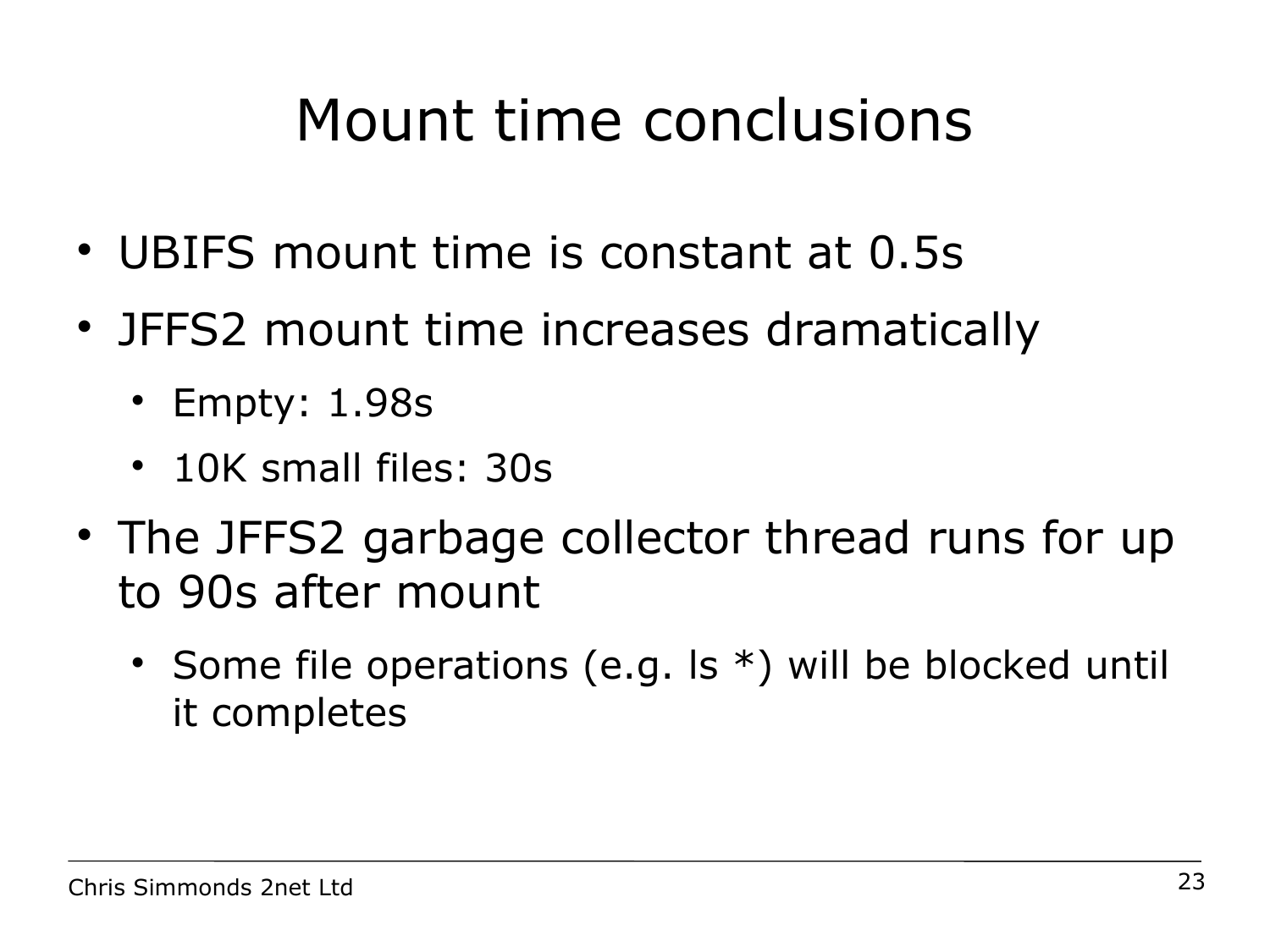# Space efficiency

#### Empty partition with initial size 109312 blocks of 1 KiB

| JFFS2  | % overhead | <b>UBIFS</b> | % overhead |
|--------|------------|--------------|------------|
| 106624 | $2.46\%$   | 98004        | $.54\%$    |

Space taken by a file containing 1 MiB random data when written many small pieces and one large piece

|                      | JFFS2                         |                        | <b>UBIFS</b>       |             |
|----------------------|-------------------------------|------------------------|--------------------|-------------|
|                      | Write size <b>Blocks</b> used | $\frac{1}{6}$ overhead | <b>Blocks used</b> | 1% overhead |
| $ 16 \text{ bytes} $ | 1468                          | $ 43.36\%$             | 1364               | $ 33.20\%$  |
| 1MiB                 | 1048                          | $ 2.34\%$              | 1365               | $ 33.30\% $ |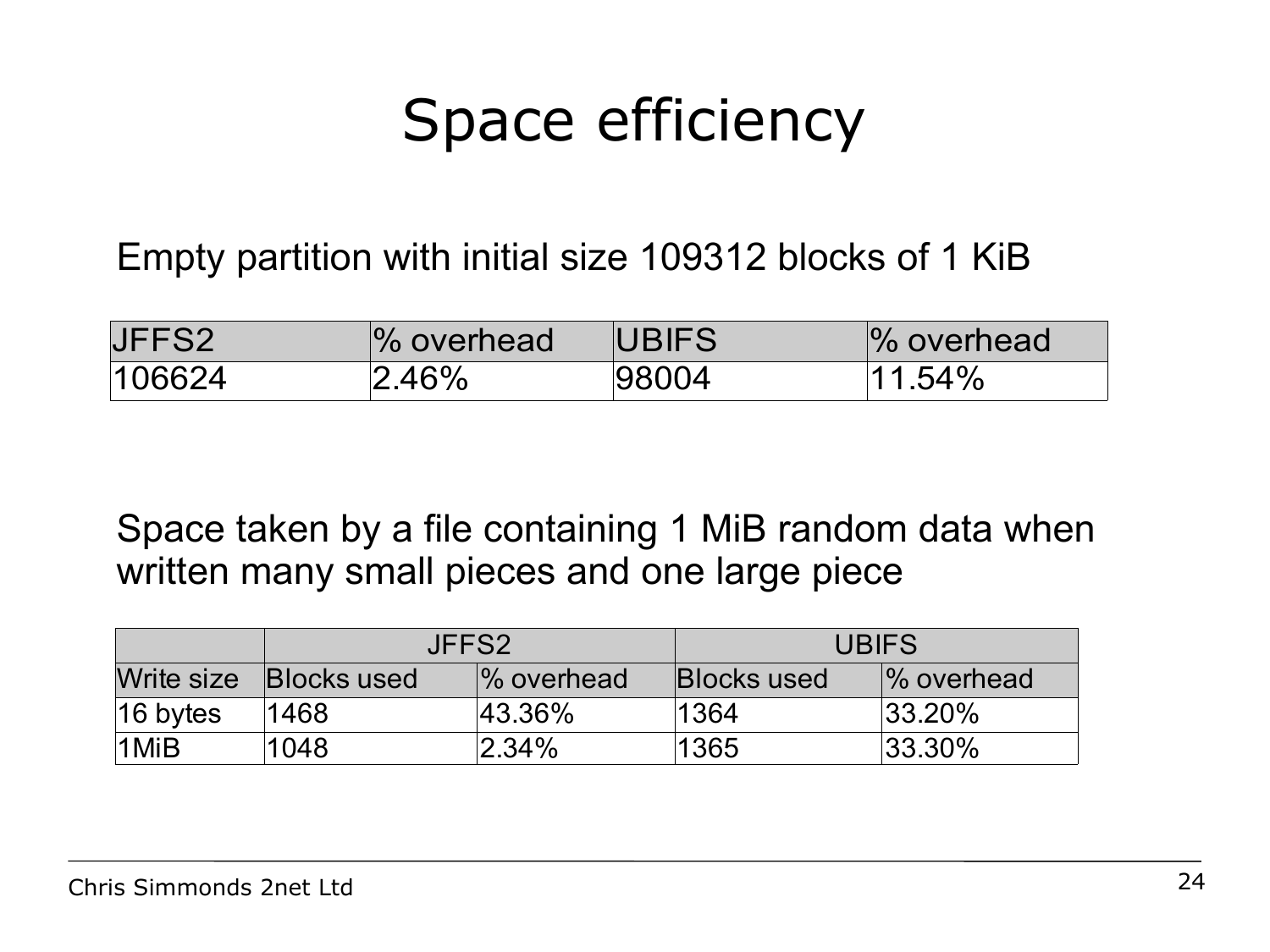# Summary

- UBIFS is faster than JFFS2 in all cases
	- Overwhelmingly so during mount
- JFFS2 makes more efficient use of space
- Conclusion:
	- Use JFFS2 on small partitions (< 16 MiB)
	- Use UBIFS in other cases